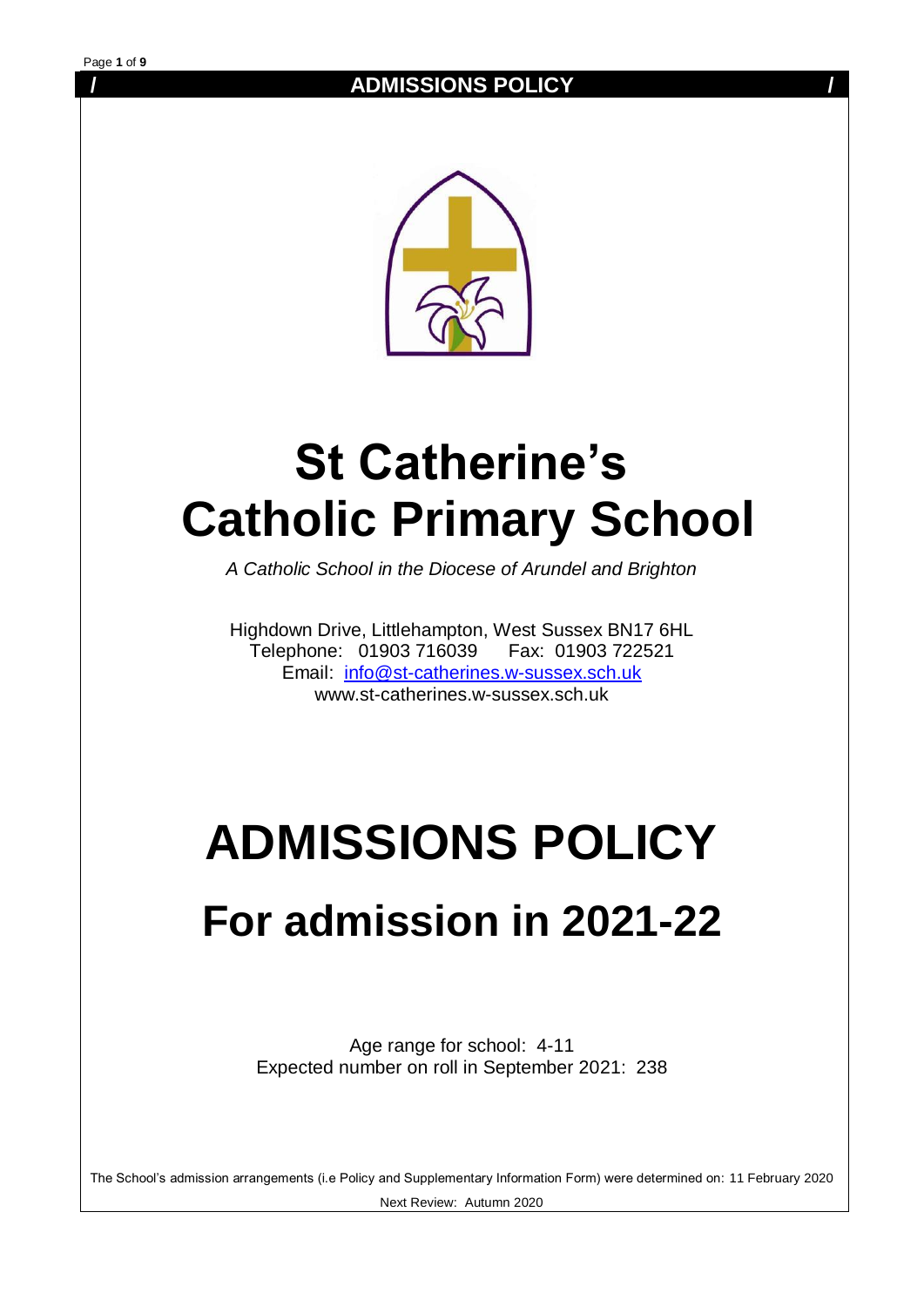## **Admissions Policy for admission in 2021-22**

St Catherine's Catholic Primary School was founded by the Catholic Church to provide education for children of Catholic families. The school is conducted by its governing body as part of the Catholic Church in accordance with the trust deed of the Diocese of Arundel & Brighton, its instrument of government, and seeks at all times to be a witness to Jesus Christ.

As a Catholic school, the governors aim to provide a Catholic education for all pupils. At a Catholic school, Catholic doctrine and practice permeate every aspect of the school's activity. The governors ask all parents applying for a place to respect this ethos and its importance to the school community.

Although Catholic children have priority of admission, this does not affect the right of an applicant who is not Catholic to apply for a place for their child at the school. The school welcomes applications from those of other denominations and faiths, or of none. The school was set up primarily to serve the Catholic community in the parishes of Littlehampton with Rustington.

For reference, an outline map of the parishes can be seen below. However, it should be noted that St Catherine's Catholic Primary School does not include a specific catchment area within the admission arrangements for 2021-22.



The governing body is the admissions authority and has responsibility for admissions to this school, including setting the priority of admissions when the school is oversubscribed. The Local Authority undertakes the co-ordination of admission arrangements during the normal admission round. The governing body has set its admission number at 30 pupils to be admitted in the Reception Year in the school year which begins in September 2021.

#### **Visiting the School**

Parents/carers are encouraged to visit our school in order to find out more about how we work and the education we offer. Parents/carers are welcome to arrange a visit by contacting the School Business Manager on 01903 716039. However, such visits do not form part of the process of deciding which children are to be offered a place at the school.

#### **Pupils with an Education Health and Care Plan** (see *note a*.)

The admission of pupils with an Education, Health and Care Plan is dealt with by a completely separate procedure. Children with an Education, Health and Care Plan that names the school must be admitted. Where this takes place before the allocation of places under these arrangements, this will reduce the number of places available to other children.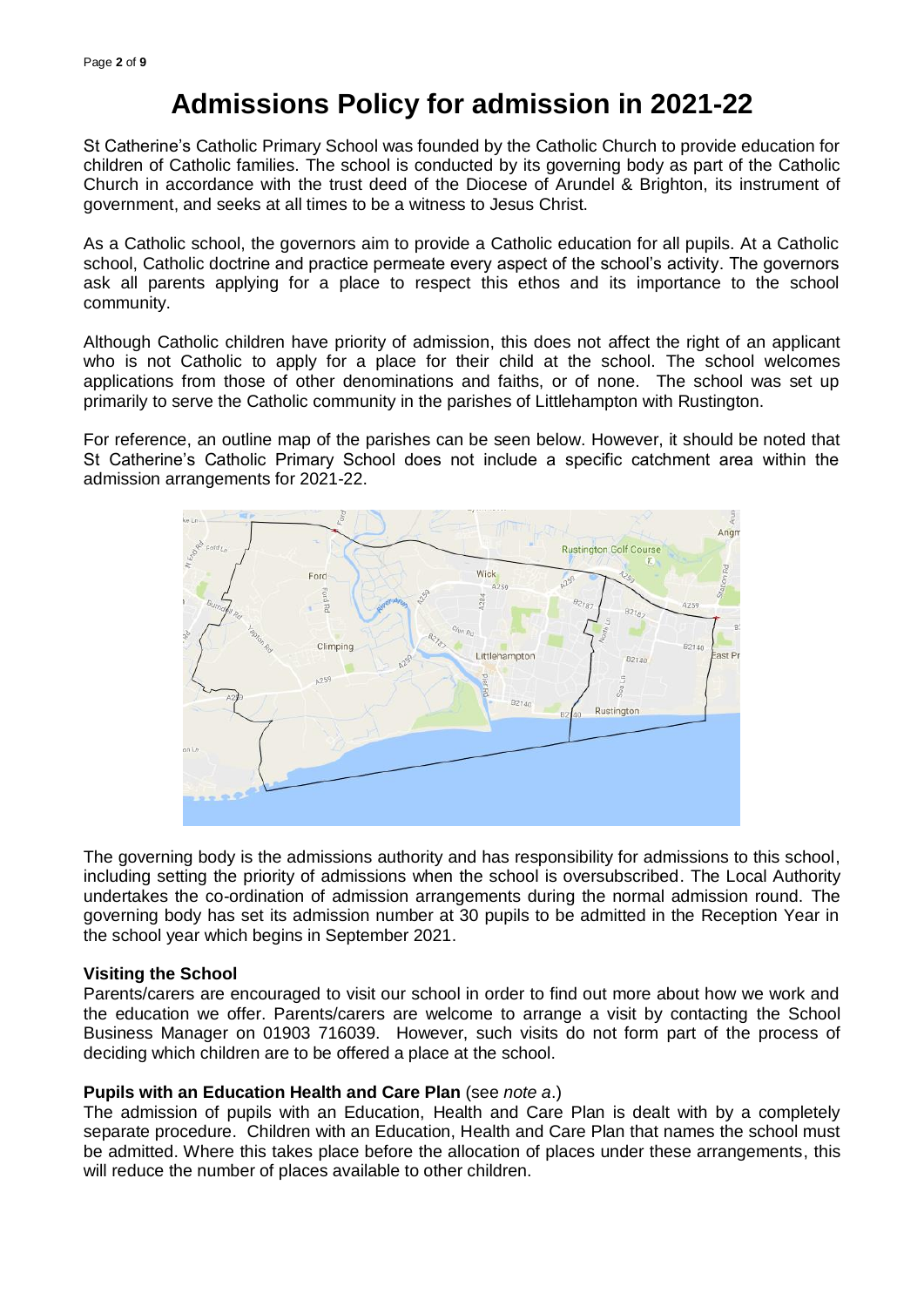#### **Oversubscription Criteria:**

At any time where there are more applications for places than the number of places available, places will be offered according to the following order of priority:

- 1. Catholic looked after children or previously looked after children *(see notes b. & c.)*.
- 2. Catholic children with a brother or sister *(see note f.)* at the school at the time of admission. *The application must be supported with a certificate of Catholic baptism or reception into the Catholic Church (see note c.).*
- 3. Catholic children without a brother or sister *(see note f.)* at the school at the time of admission. *The application must be supported with a certificate of Catholic baptism or reception into the Catholic Church (see note c.).*
- 4. Other looked after children or previously looked after children *(see note b.)*.
- 5. Catechumens, Candidates for Reception into the Church and children who are members of an Orthodox Church *(see note d. & e.)*. *If application is being made for a place at the school where the parent/carer is a Catechumen or Candidate for reception into the Church, evidence of their being a member of the Catechumenate of a Catholic Church or a Candidate for reception will be required. Proof of acceptance into the catechumenate, and evidence for a candidate, should be by letter from the appropriate priest.*

*Applications for children from an Orthodox Church must be supported with a certificate of baptism and a letter confirming membership of the applicable Orthodox Church, signed by the appropriate priest.*

- 6. Other children with a brother or sister *(see note f.)* at the school at the time of admission.
- 7. Children of other Christian denominations *(see note k.)* whose membership is evidenced by a minister of religion. *The application must be supported by a letter confirming membership of the Christian denomination, signed by the minister of religion.*
- 8. Children of other faiths *(see note l.)* whose membership is evidenced by a religious leader. *The application must be supported by a letter confirming membership of that faith, signed by the faith leader.*
- 9. Any other children.

#### **Final Tiebreaker:**

Priority will be given to children living closest to the school determined by the shortest distance (see *note j*.).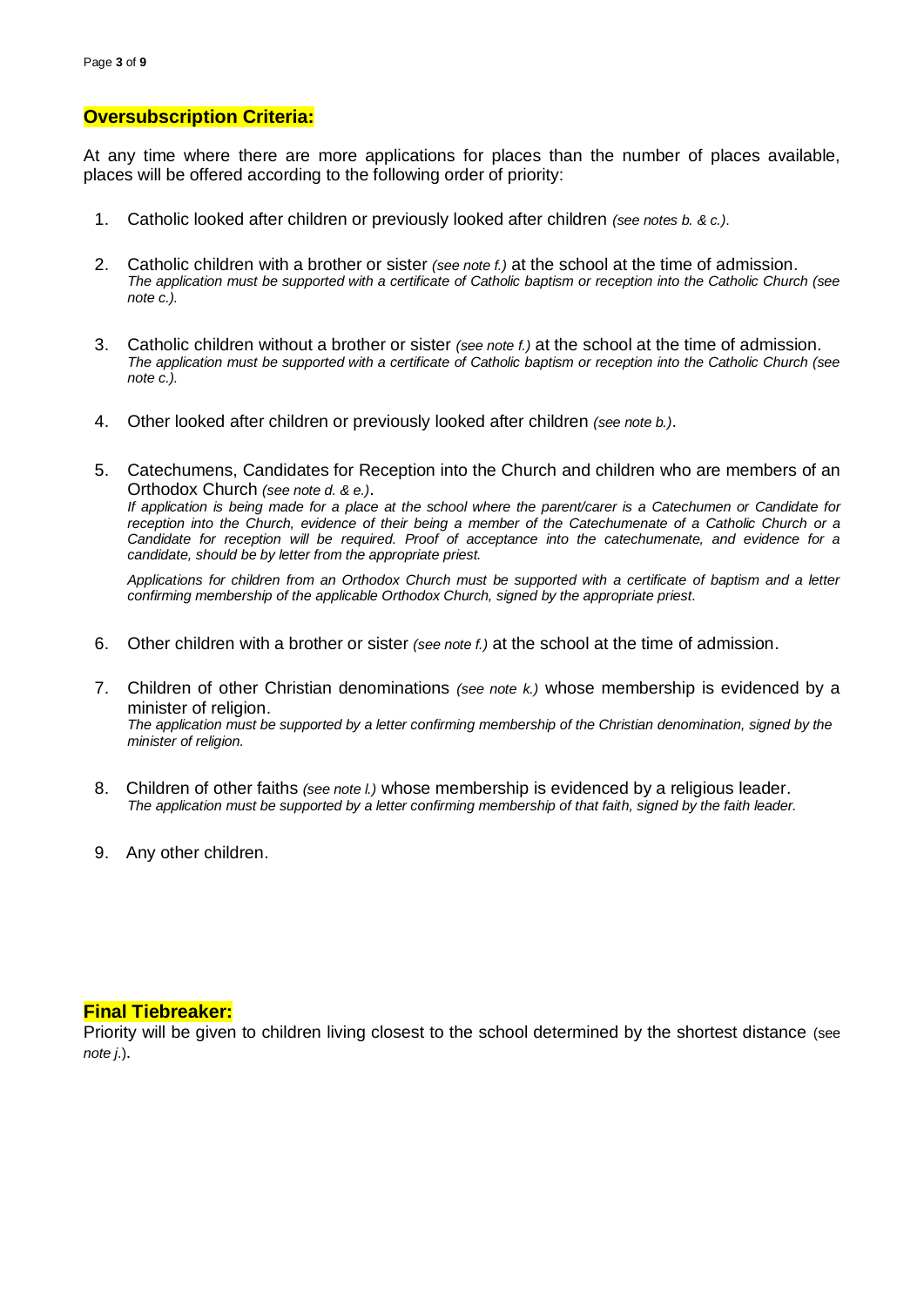#### **Application Procedure**

To apply for a place at this school in the normal admissions round, you should complete and return the following two forms:

*\_\_\_\_\_\_\_\_\_\_\_\_\_\_\_\_\_\_\_\_\_\_\_\_\_\_\_\_\_\_\_\_\_\_\_\_\_\_\_\_\_\_\_\_\_\_\_\_\_\_\_\_\_\_\_\_\_\_\_\_\_\_\_\_\_\_\_\_\_\_\_\_\_\_\_\_\_\_\_\_\_\_\_\_\_*

#### 1. The **COMMON APPLICATION FORM** (CAF)

All applications for places **must** be made on the Common Application Form which is available either from the Local Authority (where the parent lives) or through that Local Authority's website. For a valid application, the completed CAF **must** be returned either online or in the paper form by **15 January 2021**.

#### 2. The school's **SUPPLEMENTARY INFORMATION FORM** (SIF)

This is available from the school and the school website and allows the governors to put all applicants in order of priority for admission in line with the published admission policy.

If you are expressing a preference for a place for your child at this school and wish to apply in connection with one of the faith criteria, you need to complete the SIF.

If you do not complete the SIF and return it to the school with all supporting documents by the closing date, your child may not be placed in the appropriate faith criterion. This is likely to affect your child's chance of being offered a place.

For a Reception Year admission in the normal admissions round for the year 2021-22, the completed SIF, together will all supporting documents, should be returned to the school by **15 January 2021**. Note: If the school receives an incomplete SIF, this might affect your child's chance of being offered a place.

You are advised to keep copies of the forms for your records (whether completed online/on paper).

#### **Late Applications**

All pieces of paperwork should be returned before the published closing dates referenced above. You are encouraged to ensure that your application is received on time.

Any late applications will be dealt with in accordance with the Local Authority's Co-ordinated Admissions Scheme.

#### **Deferred entry**

Schools are required to provide for the admission of all children in the September following their fourth birthday. The parent/carer has the following options where the governing body has offered the child a place at the school. The parent/carer can decide either:

- a) That the child starts school full-time in the September following their fourth birthday with their natural academic cohort; or
- b) To defer the date their child is admitted to the school until later in the school year but not beyond the point at which they reach compulsory school age and not beyond the beginning of the final term of the school year; or
- c) That the child starts school on a part-time basis until later in the school year but not beyond the point at which they reach compulsory school age.

#### **Admission of Children Outside their Normal Age Group**

Please note that it is the view of the Government, the Diocese, the LA and the Governing Body of this school that a child is educated alongside his/her age equivalent peers, in almost all cases.

Should a parent/carer request to have a decelerated entry to school, that is to start later than other children in their chronological age group, they should initially apply for a school place in accordance with the deadlines that apply for their child's chronological age.

If the request is accepted, the application for the normal year group may be withdrawn before a place is offered. The parent/carer will be required to apply in the usual way the following year, along with the cohort of applicants for that year group. It should be noted that the application will not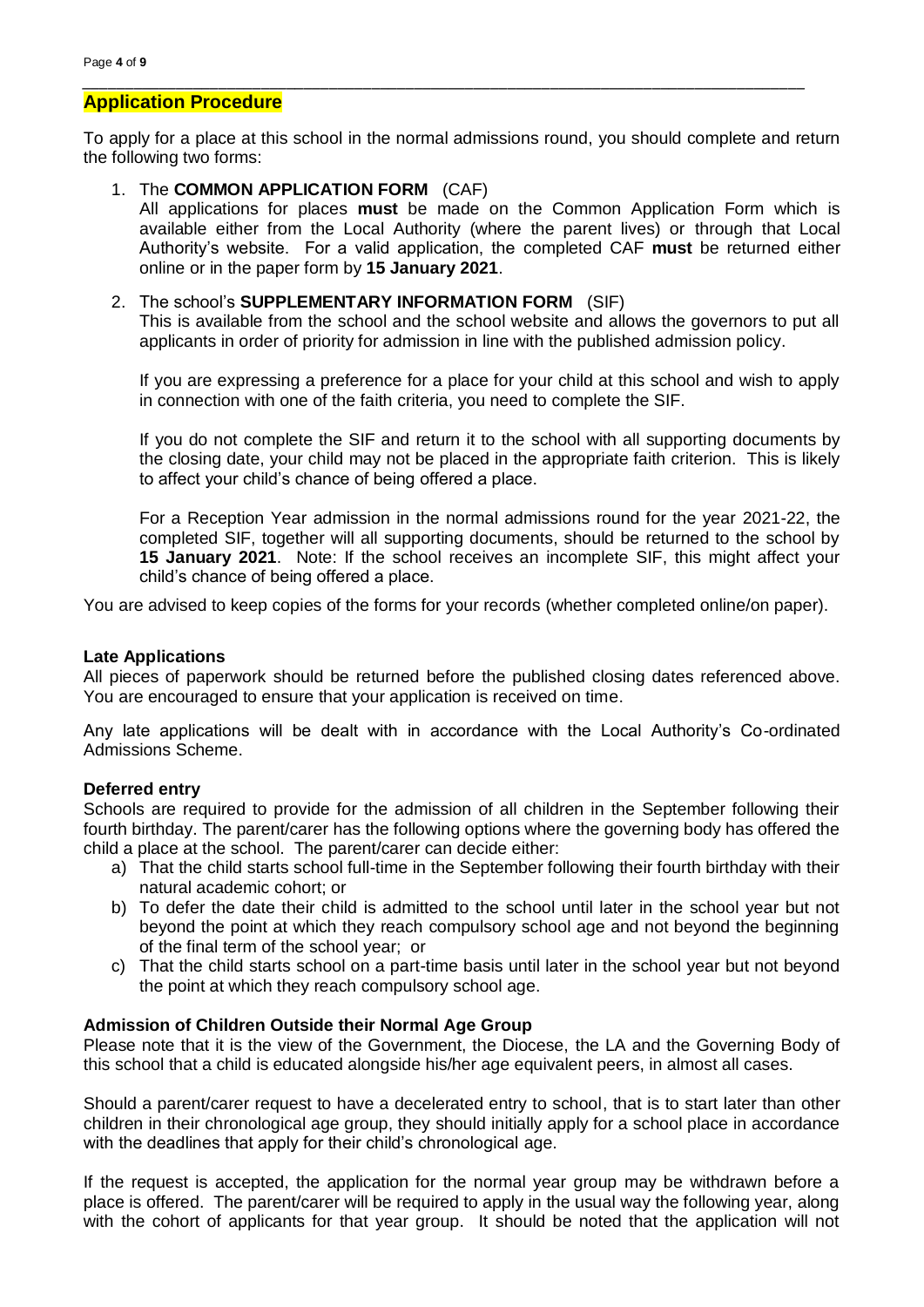receive priority over or above any other applicant for this year group and the application will be considered alongside all other applicants to the school.

If a parent/carer requests to have an accelerated entry to school ie to start earlier than other children in the chronological age group, they should initially apply for a school place at the same time that other families are applying for that cohort. If the governing body agrees for the child to have an accelerated entry, the application will be processed. If it is not agreed for the child to have an accelerated entry they will be invited to apply again in the following year for the correct cohort.

In relation to the request, decisions are made on the basis of the circumstances of each case and in the best interests of the child. The governing body will expect the parent/carer to supply them with appropriate information and evidence. What the governing body will take into account will include:

- Views of parent/carer
- Information relating to the child's academic, social and emotional development, where relevant
- Medical history and the views of a medical professional
- Any previous history of being educated outside of their normal age group
- If the child may naturally have fallen into a lower age group if it were not for being born prematurely
- View of the headteacher of the school.

Please note that parents/carers do not have the right to insist that their child is admitted to a particular age group. It is the governing body who, having considered the circumstances of each individual case, will make a decision. The governing body will set out clearly for the parents/carers concerned the reasons for their decision in each case.

If the parent/carer is unhappy with a decision about which year group their child will be admitted to, the following applies. Parents/carers who are refused a place at a school for which they have applied have the right of appeal to an independent admission appeal panel. However, there is not a right of appeal if the child has been offered a place and it is not in the year group the parent/carer would like. In such cases, the parent/carer could make a complaint through the school's complaint procedure.

#### **Waiting Lists**

In addition to their right of appeal, if a place is not offered because of over-subscription, the child's name will be placed on a waiting list. The list will be in the descending hierarchical order of the categories in the admissions criteria. The list will continue for the year group until the end of the academic year. If a place is offered and declined the child's name will be removed from the waiting list.

Parents/carers who wish their child's name to remain on a waiting list beyond this time are requested to contact the school in writing **by the end of July 2022**. If a place is offered and declined the child's name will be removed from the waiting list.

It should be noted that no matter how long a child's name has been on the waiting list, his or her position on the list may change if the school adds a child's name to the list, which has a higher priority according to the oversubscription criteria. The school is also under a duty to admit children who are presented for admission under the Local Authority's 'Fair Access Protocol'. These children must take precedence over any children already on the waiting list.

#### **In Year Admissions**

The oversubscription criteria in this admission policy will also apply to applications made outside the normal age of entry to primary education (Reception Year) i.e. in succeeding years or during the academic year.

By the latest 31 October 2021, the school's website will detail how in-year applications will be dealt with from November 2021 to 31 August 2022. The website will set out how parents/carers can apply for a school place, when parents/carers will be notified of the outcome of their application and details about the right to appeal.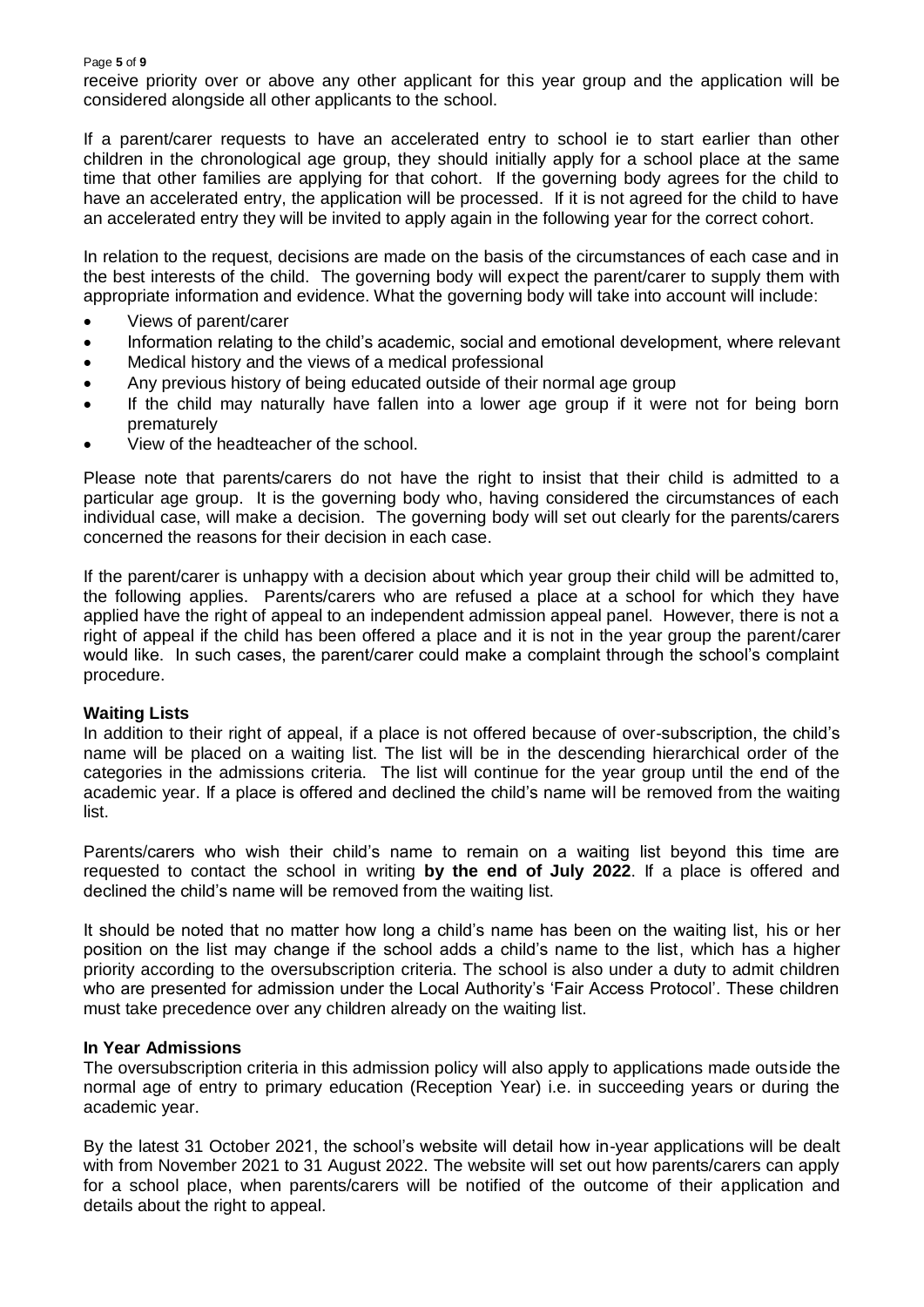#### Page **6** of **9**

Prior to 31 October 2021, if this information is not available on the website, applications for places other than for the start of the Reception Year should be made directly to the school and the Local Authority contacted. The school will detail the applicable process.

#### **Offer of a Place**

The Local Authority will inform you of your allocated place on the national offer date of 16 April 2021. Note: If this day falls on the weekend/bank holiday, it will be the first working day after.

#### **Appeals**

If your child is not offered a place at St Catherine's Catholic Primary School, Littlehampton you have the right to appeal against that decision to an Independent Appeal Panel (set up in accordance with sections 88 and 94 of the School Standards and Framework Act 1998). Appeals must be made in writing and must set out the reasons on which the appeal is made. Appeals should be made to the Admissions Appeal Clerk at the school address. Appeals should be lodged no later than 20 school days after the National Offer Day for primary schools (16 April 2021). Completed paperwork must be received by the school no later than 18 May 2021, and will be heard within 40 school days. The appeals system is operated independently from the school. Parents/carers have the right to make oral representations to the Appeal Panel.

Late application appeals will be heard within 30 school days of the appeal being lodged.

In-year applications will be heard within 30 school days of the appeal being lodged.

#### **Fair Access Protocol (FAP)**

The school is committed to taking its fair share of children who are vulnerable and/or hard to place, as set out in locally agreed protocols. Accordingly, outside the normal admission round, the governing body is empowered to give absolute priority to a child where admission is requested under any locally agreed protocol. Alternatively, where a FAP headteacher panel is in place, the governing body may authorise the headteacher (or nominated representative) to partake in placement decisions under the LA agreed FAP. The governing body has this power even where admitting the child would mean exceeding the published admission number.

#### **Giving the school false information**

If a parent/carer is found to have supplied false or incorrect information to gain a place at this school, the governing body reserves the right to withdraw any offer of a place even if the child has already started school. An example of false or incorrect information would be the use of an address that is not the child's normal residence.

\_\_\_\_\_\_\_\_\_\_\_\_\_\_\_\_\_\_\_\_\_\_\_\_\_\_\_\_\_\_\_\_\_\_\_\_\_\_\_\_\_\_\_\_\_\_\_\_\_\_\_\_\_\_\_\_\_\_\_\_\_\_\_\_\_\_\_\_\_\_\_\_\_\_\_\_\_\_\_\_\_

#### **Notes** *(these form part of the admission arrangements):*

- *a. An 'Education, Health and Care Plan' is a plan made by the Local Authority under section 37 of the Children and Families Act 2014, specifying the special educational provision required for a child.*
- *b. A 'Looked after child' has the same meaning as in section 22(1) of the Children Act 1989, and means any child who is (i) in the care of a local authority or (ii) being provided with accommodation by them in the exercise of their social services functions (e.g. children with foster parents) at the time of making application to the school. A 'Previously looked after child' is a child who was looked after but ceased to be so because he or she was adopted or became subject to a child arrangement order or special guardianship order. Previously looked after children also includes those children who appear (to the governing body) to have been in state care outside of England and ceased to be in state care as a result of being adopted. A child will be regarded as having been in state care outside of England if they were accommodated by a public authority, a religious organisation, or any other provider of care whose sole or main purpose is to benefit society. The parent/carer will need to provide evidence to demonstrate that the child was in state care outside of England and left that care as a result of being adopted.*
- *c. 'Catholic' means a member of a Church in full communion with the See of Rome. This includes the Latin Rite (Roman Catholics) and the Eastern Catholic Churches (see Appendix 3 of the Diocesan Admissions Guidance for a list of Churches in full communion with the See of Rome). This will normally be evidenced by a certificate of Baptism in a Catholic Church or a certificate of reception into the full communion of the Catholic Church. For the purposes of this policy, it includes a looked after child who is part of a Catholic*  family where a letter from a priest demonstrates that the child would have been baptised or received into *the Church if it were not for their status as a looked after child (e.g. a looked after child in the process of adoption by a Catholic family).*

*For a child to be treated as Catholic, evidence of baptism or reception into the Church will be required. In terms of an application to this school, a child will not be treated as Catholic if the date for baptism or the*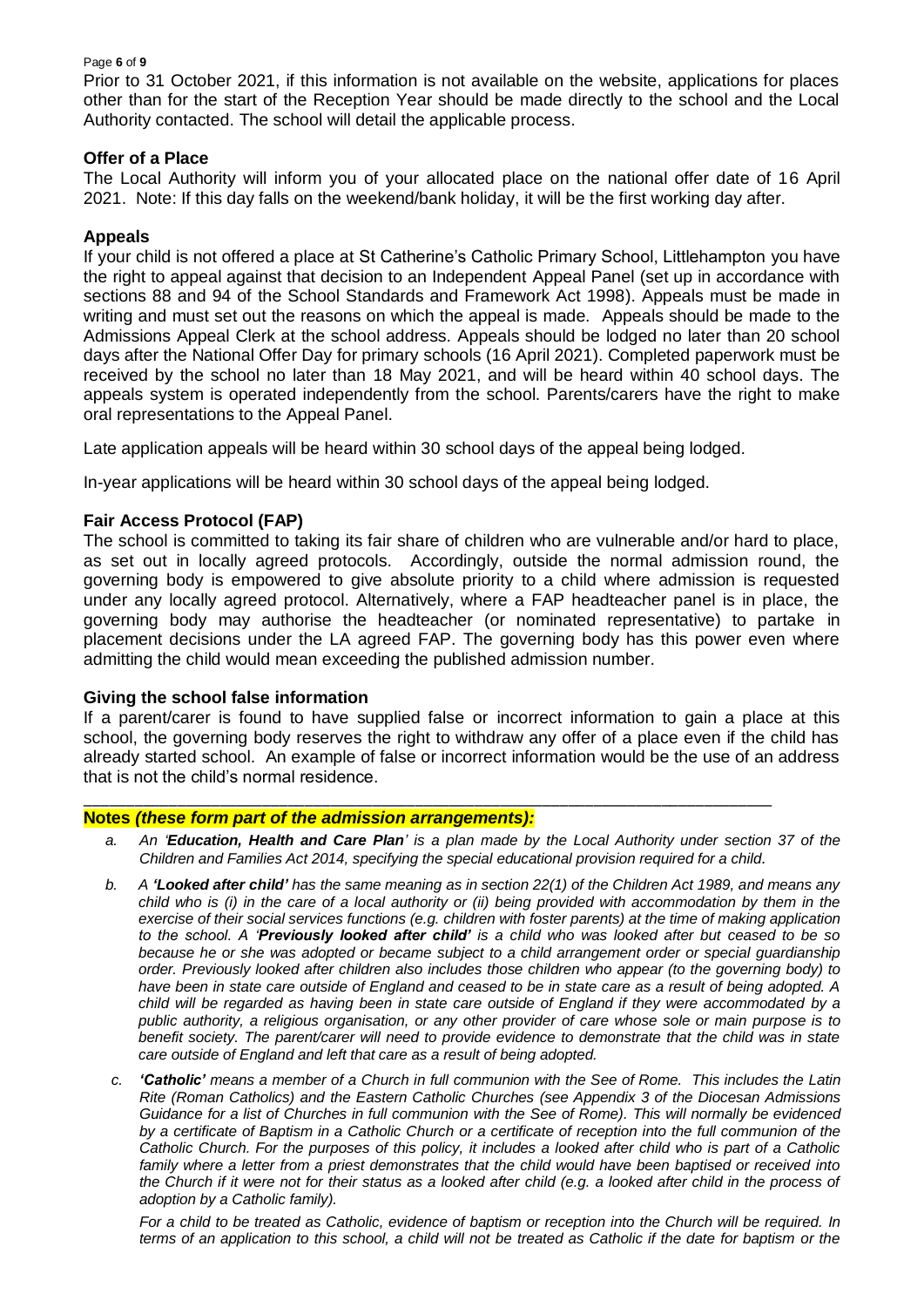Page **7** of **9**

*ceremony of acceptance into the Catholic Church is after the closing date for applications. Those who have difficulty obtaining written evidence of baptism should contact their parish priest who, after consulting with the Diocese, will decide how the question of baptism is to be resolved and how written evidence is to be produced in accordance with the laws of the Church.* 

- *d. 'Catechumen' means a person who wishes to be baptised and has been accepted into the Order of Catechumens through the appropriate liturgical rite. 'Candidate' means a baptised member of a non-Catholic denomination who is preparing for admission into full communion with the Catholic Church. Proof of acceptance into the catechumenate, and evidence for a candidate should be by a letter from the appropriate priest.*
- *e. 'Orthodox Churches' are those eastern Churches not in full communion with the Catholic Church, who have retained the Catholic tradition regarding the sacraments. In this group are included (for the purpose of admissions) members of other Churches which the Apostolic See judges to be in the same position as the aforesaid eastern Churches as far as the sacraments are concerned. Membership is normally evidenced by a certificate of baptism or reception from the authorities of that Church.*
- *f. 'Brother or sister': For admission to this school, a brother or sister is defined as a natural brother or sister (i.e. another child of the same parents, whether living at the same address or not), or a half-brother/ halfsister or a step-brother/ step-sister or an adoptive or foster brother/ sister, living at the same address. A child will be given a 'brother or sister' priority if they have a brother or sister at the school at the time of the child's admission.*
- *g. Parents/Carers: A parent/carer means all natural parents, any person who is not a parent but has parental responsibility for a child, and any person who has care of a child.*
- *h. Parish Boundaries: The school was primarily set up to serve the Catholic community in Littlehampton and Rustington. However St Catherine's Catholic Primary School's admission arrangements for 2021-22 do not include a specific catchment area.*
- *i. Multiple Births: In the event of applications from parents/carers relating to children of multiple births (e.g. twins or triplets etc.), the governing body will admit twins and all siblings from multiple births where one of the children is the last child ranked within the school's published admission number.*
- *j. Distance: Distance will be measured in a straight line by the Local Authority's computerised measuring system) from the child's home address to the school using Ordnance Survey address point data from a central point in each building.*

*A child's home address is considered to be a residential property that is the child's only/main residence and not an address that is sometimes used due to certain domestic/special arrangements. The address must be the pupil's home address that applies at the closing date for applications and which is either owned by the child's parent, parents, or guardian OR leased or rented by the child's parent, parents or guardian under a*  lease or written rental agreement, OR if it is a relative's address or temporary address, it is the 'main place *of residence'. If parents live separately but share responsibility for the child, and the child lives at two different addresses during the week, the 'home address' will be regarded as the one at which the child sleeps for the majority of weekday nights. If two addresses are provided, the Local Authority will decide which address should be used as the main residence for the purpose of processing the application as they only accept one current address. Parents/carers must notify the school about any address changes during the application deadlines to ensure all applications are treated in the same way.*

*In some cases, applicants who live in the same block of flats may share the same address point. In such cases, applicants will be considered to be living equidistant from the school. In the unlikely event that any two or more children live equidistant from the school, and in all other ways have equal eligibility for a place, the names will be issued a number and drawn randomly to decide which child receives priority. This will be supervised by a person independent of the school.*

*k. 'Children of other Christian denominations' means children who belong to other churches and ecclesial communities which, acknowledging God's revelation in Christ, confess the Lord Jesus Christ as God and Saviour according to the Scriptures, and, in obedience to God's will and in the power of the Holy Spirit*  commit themselves: to seek a deepening of their communion with Christ and with one another in the *Church, which is his body; and to fulfil their mission to proclaim the Gospel by common witness and service*  in the world to the glory of the one God, Father, Son and Holy Spirit. An ecclesial community which on *principle has no credal statements in its tradition, is included if it manifests faith in Christ as witnessed to in the Scriptures and is committed to working in the spirit of the above.* 

*All members of Churches Together in England and of Churches Together in Wales are deemed to be included in the above definition, as are all other churches and ecclesial communities that are in membership of any local Churches Together Group (by whatever title) on the above basis.*

- *l. 'Children of other faiths' means children who are members of a religious community that does not fall within the definition of 'other Christian denominations' and which falls within the definition of a religion for the purposes of charity law. The Charities Act 2011 defines religion to include:*
	- *A religion which involves belief in more than one God and,*
	- *A religion which does not involve belief in a God.*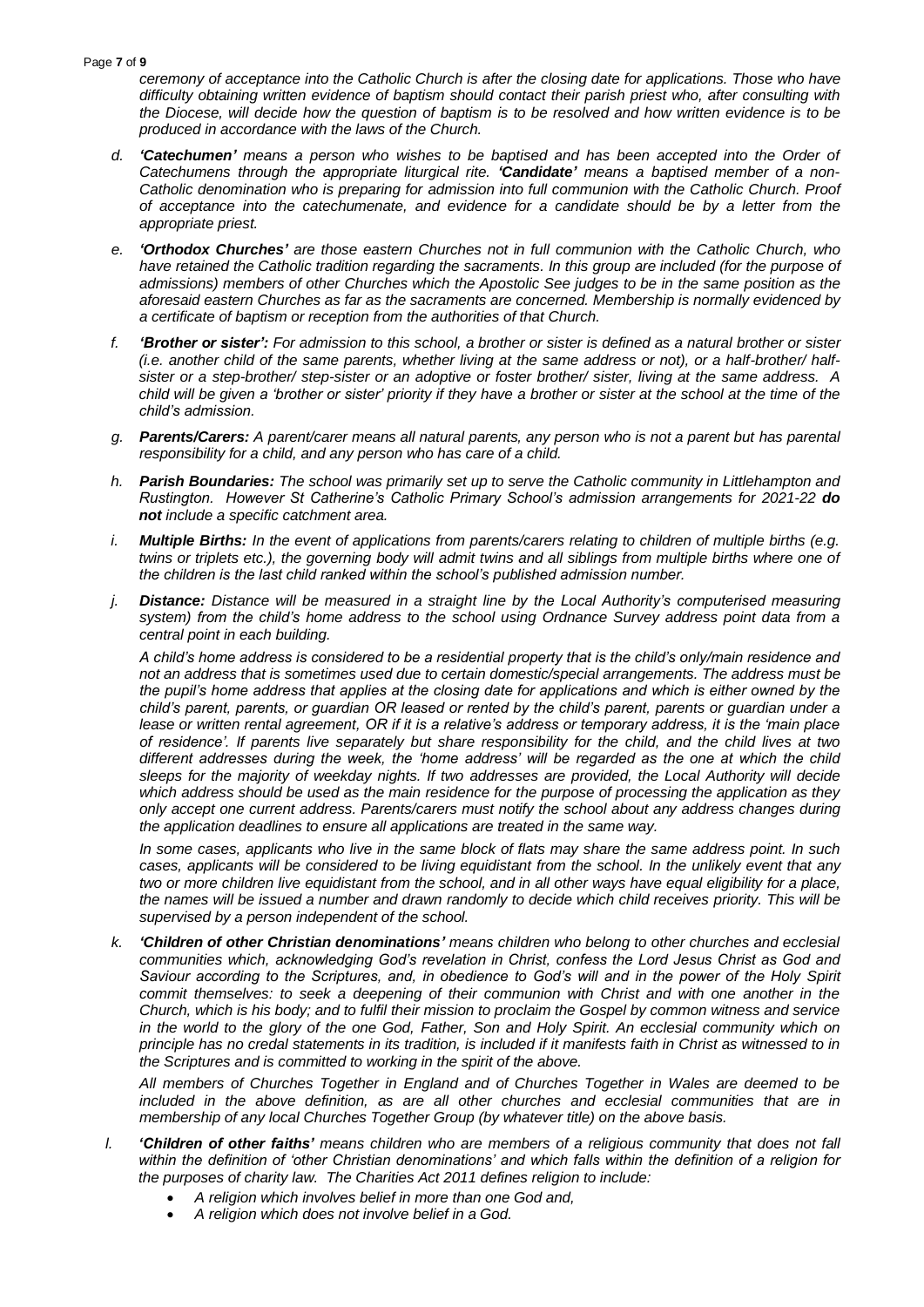#### Page **8** of **9**

*Case law has identified certain characteristics which describe the meaning of religion for the purposes of charity law, which are characterised by a belief in a supreme being and an expression of belief in that supreme being through worship.*